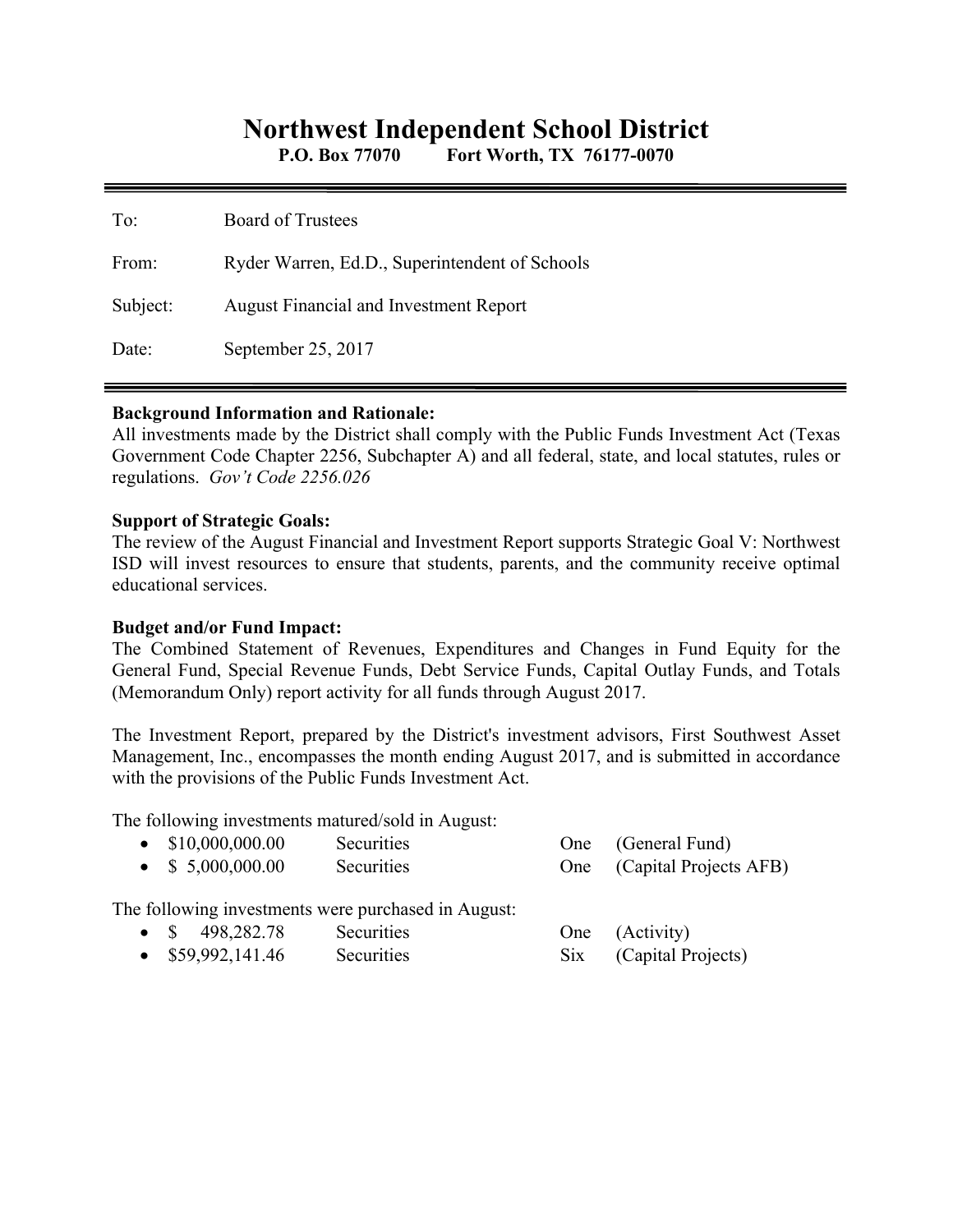Investments for the District's General Fund, Debt Service Funds, Capital Projects Funds, and Internal Service Funds total \$213,493,840.77 as of August 31, 2017.

|                               | Yield           |                     |
|-------------------------------|-----------------|---------------------|
|                               | to              |                     |
| <b>Fund</b>                   | <b>Maturity</b> | <b>Market Value</b> |
| General Fund                  | 0.812%          | \$57,684,264.88     |
| Special Revenue Funds         | 1.033%          | 1,660,743.09        |
| Debt Service Funds            | $0.929\%$       | 22,523,915.78       |
| <b>Capital Projects Funds</b> | 1.156%          | 102,990,638.38      |
| Capital Projects Funds - AFB  | 0.853%          | 28,634,278.64       |
| Total                         |                 | \$213,493,840.77    |

Board Policy states that, "The investment portfolio shall be diversified in terms of investment instruments, maturity scheduling, and financial institutions to reduce risk of loss resulting from over concentration of assets in a specific class of investments, specific maturity, or specific issuer."

The District portfolio is diversified in terms of **investment instruments**.



| Portfolio Composition by Security Type |       | Portfolio Composition by Issuer |        |
|----------------------------------------|-------|---------------------------------|--------|
| Local Government Investment Pool       | 8%    | Treasury                        | 40%    |
| Certificates of Deposit                | 8%    | <b>FHLB</b>                     | 14%    |
| <b>Bank Deposit</b>                    | 16%   | <b>FNMA</b>                     | $11\%$ |
| Treasury                               | 40%   | Compass                         | 16%    |
| <b>Agency Bullet</b>                   | 23%   | TexPool                         | $8\%$  |
| Agency Disco                           | $5\%$ | Other Issuers                   | $7\%$  |
|                                        |       | Woodhaven                       | $4\%$  |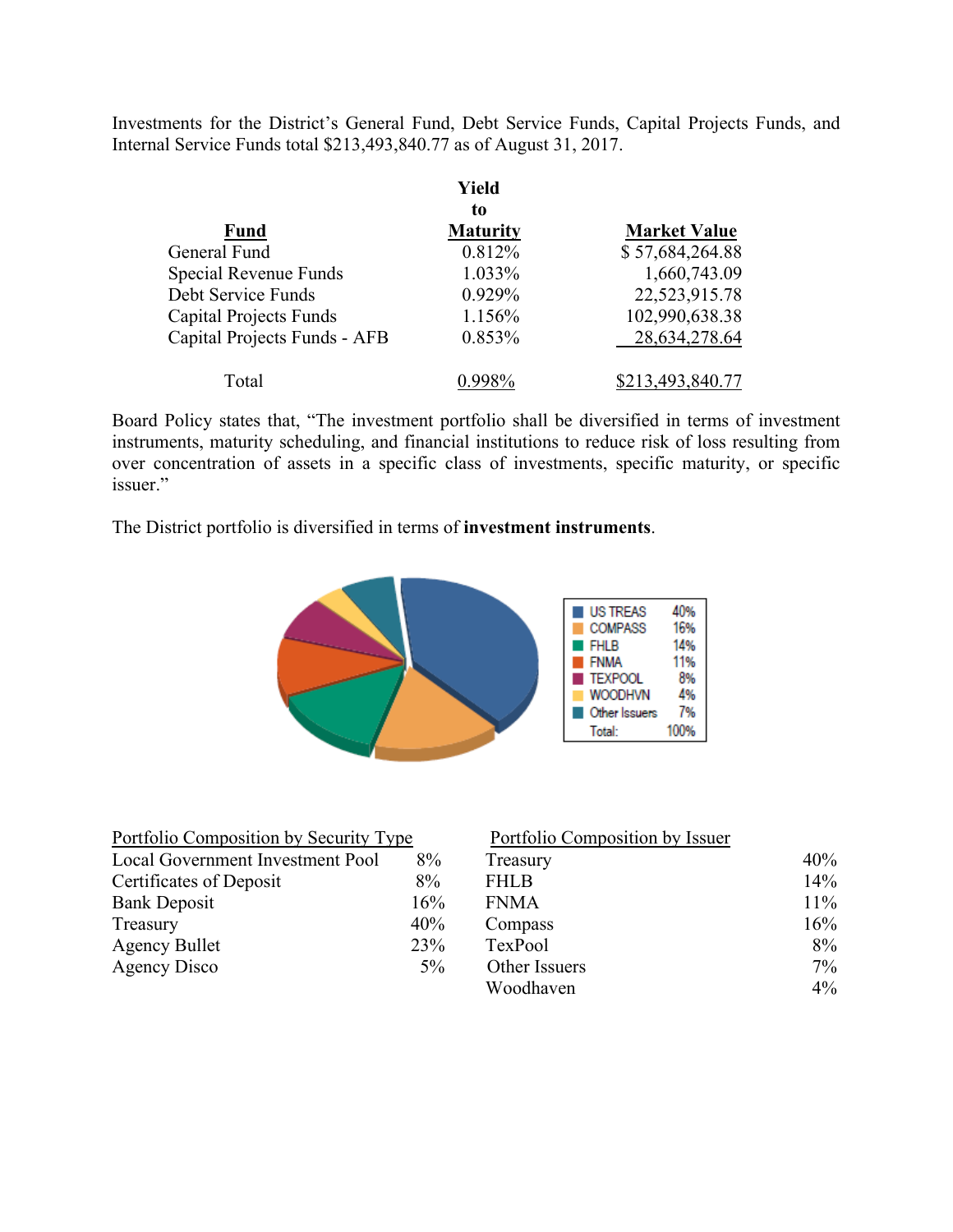

The District portfolio is diversified in terms of **maturity scheduling:** 

## **Maturity Schedule**

| Overnight       | 24%             | \$51,966,550.73 |
|-----------------|-----------------|-----------------|
| $0-3$ Months    | 26 <sup>%</sup> | \$55,059,689.79 |
| $3 - 6$ Months  | 38%             | \$81,016,056.75 |
| $6 - 12$ Months | $12\%$          | \$25,451,543.50 |

The District portfolio currently out performs the 1-YR CMT **benchmark comparison**.



Note 1: CMT stands for Constant Maturity Treasury. This data is published in Federal Reserve Statistical Release H.15 and represents an average of all actively traded Treasury securities having that time remaining until ma Note 2: Benchmark data for TexPool is the monthly average yield.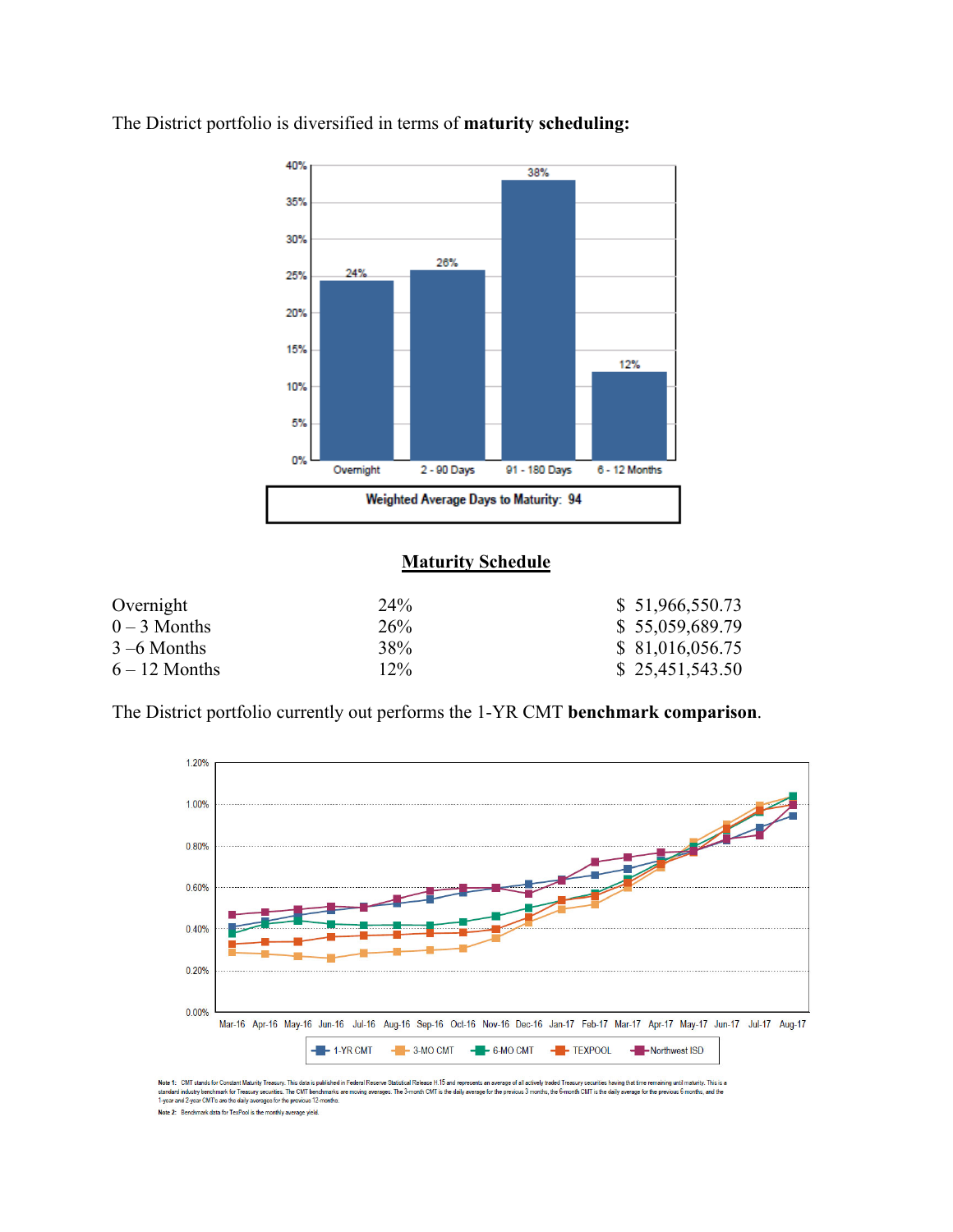

The **TexPool Economic & Market Commentary for September 2017**, notes that,

# **Yellen's lecture in the mountains**

Janet Yellen picked a poor time for a history lesson, and for slapping herself and the Federal Reserve on the back.

As uncertainty and rhetoric about the federal budget and the debt ceiling were building, the Fed Chair used her elevated platform at late August's Jackson Hole, Wyo., global central bank symposium to look to the past. She tried to make the case that the Fed's actions during and after the financial crisis, especially its new regulations, strengthened the banking system without clipping the economy's wings. She warned about the potential dangers of undoing these rules. That seemed directed to President Trump, who is no fan of regulation. In fact, many assumed this speech surely means Trump will not nominate her for a second term.

We know Yellen always will be an academic at heart—this is not the first time she has taken that role in her tenure—and we realize she deeply believes the Fed's post-crisis policy and intervention made a difference. In particular, she asserts that the largest banks are now much more creditworthy, resilient and liquid. But she should have offered information about late September's Federal Open Market Committee (FOMC) meeting, even if she only more or less confirmed the Fed will begin to unwind its massive balance sheet then.

So we must go back to July's meeting minutes and to recent speeches by other Fed officials to glean what might happen. They seemed to point to the FOMC addressing the balance sheet in September and tightening in December. But the markets are not believing the latter right now, pricing in far less than 50% of a hike happening by yearend. In fact, it is not until June of 2018 that there is full expectation of another move. There are no market-based odds on the balance sheet reduction, but we think it will happen. It will be the Fed's way of saying it is still committed to policy normalization.